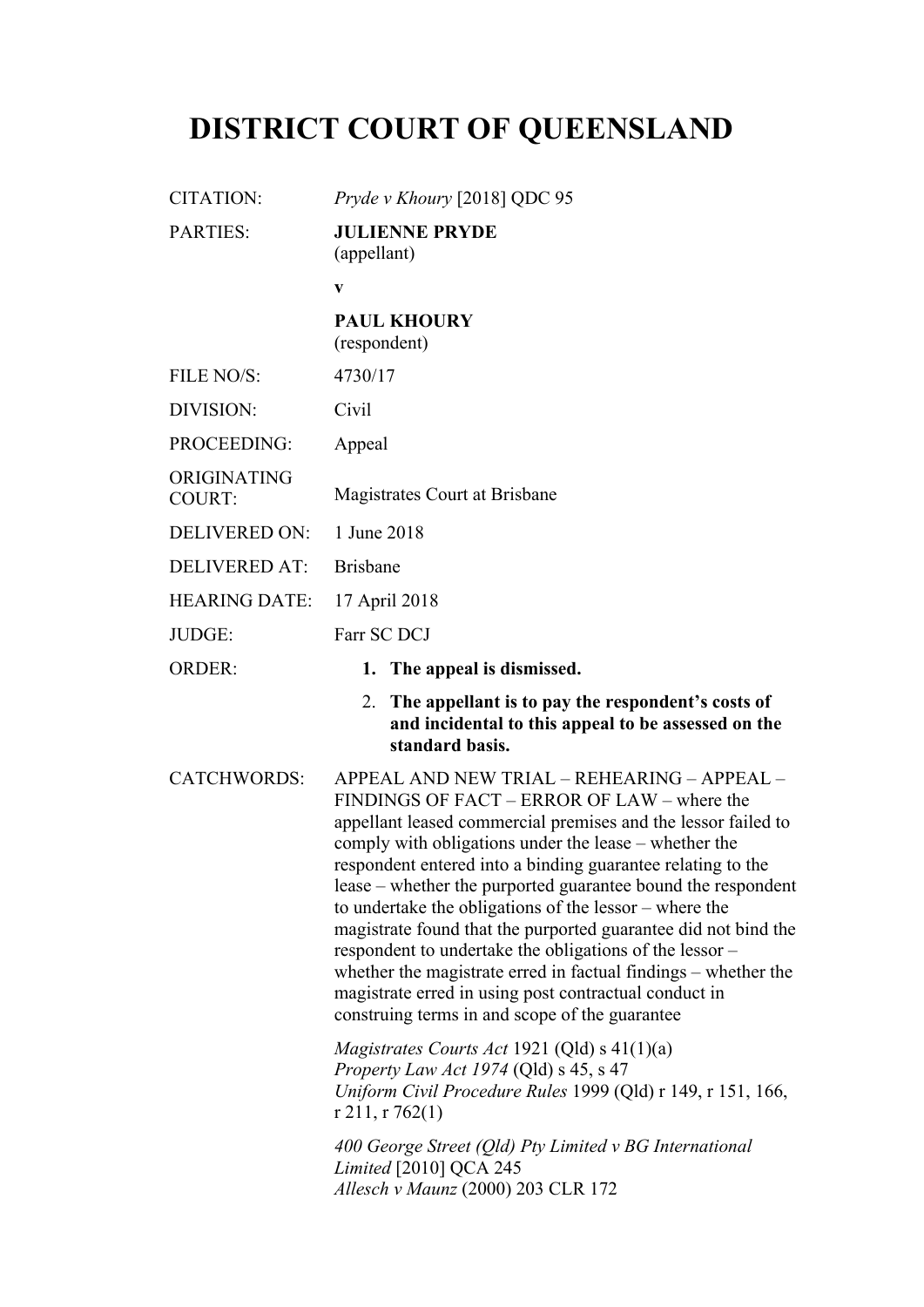|                    | JJ Richards & Sons Pty Ltd v Precast Concrete Pty Ltd<br>[2010] QDC 272<br>Wash Investments Pty Ltd & Ors v SCK Properties Pty Ltd $\&$<br><i>Ors</i> [2016] QCA 258 |
|--------------------|----------------------------------------------------------------------------------------------------------------------------------------------------------------------|
| COUNSEL:           | S V Whitten for the appellant<br>A M Nelson for the respondent                                                                                                       |
| <b>SOLICITORS:</b> | McCarthy Durie Lawyers for the appellant<br>Slade Waterhouse Lawyers for the respondent                                                                              |

[1] The appellant has appealed against a decision made in the Magistrates Court at Brisbane on 10 November 2017 dismissing her claim against the respondent.

#### **Background**

[2] The learned magistrate summarised the issue between the parties succinctly as  $follows<sup>-1</sup>$ 

> "*In 2013, the plaintiff and first defendant (the company) entered into a lease of commercial premises in East Brisbane (the premises). The company failed to comply with its obligations in terms of payment of rent. The company was deregistered on 23 October 2016. The current proceeding continues against only the second defendant, Mr Khoury. The primary issue for the court to determine is whether there is a guarantee and indemnity which makes Mr Khoury liable for the company's debt for rent and other related amounts. The guarantee document purported to impose that liability on Mr Khoury (the Instrument) preceded the execution of the lease document by some four and a half months and the defence position is that there is no binding guarantee. If there is no binding guarantee, the plaintiff must fail.*"

[3] As the learned magistrate correctly identified, the crucial question to be determined relevant to this issue is whether a document dated 31 July 2013 ("the Instrument")<sup>2</sup> constituted a binding guarantee which applied to the lease of the premises executed on 21 December 2013.

#### **Notice of appeal**

- [4] The notice of appeal lists 22 separate, lengthy and at times confusing grounds of appeal.
- [5] Counsel for the appellant however has concisely condensed those grounds into the following:
	- (a) the learned magistrate erred in finding that the guarantee was not witnessed;

2

<sup>1</sup> *Pryde v Khoury* [2017] QMC.

<sup>2</sup> Exhibit 2.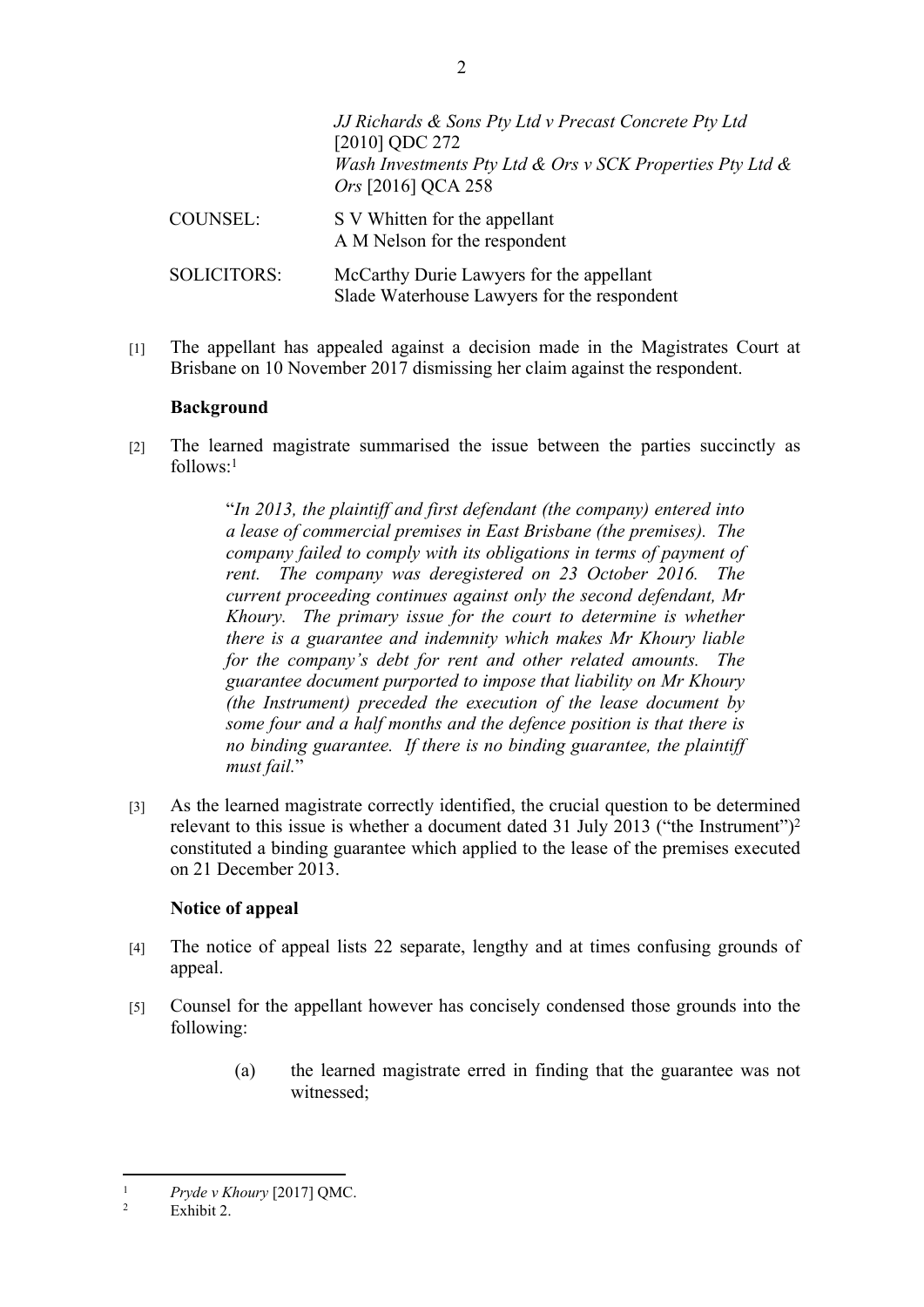- (b) the learned magistrate misdirected herself as to the application of the legal principles for construing the term "lease" in the guarantee by directing her attention to conduct occurring after the guarantee had been signed;
- (c) the learned magistrate erred in using the post contractual conduct to construe the scope of the guarantee, and in doing so failed to adequately consider the actual words of the guarantee in the context of the facts known to each party at the time; and
- (d) the learned magistrate erred in finding that there existed an alleged REIQ lease and guarantee documents which she then erroneously used to determine that the guarantee did not apply to the lease as signed, and that the parties objectively intended a different guarantee should have been executed.

#### **Facts**

- [6] The facts relevant to this matter have been accurately recited by the learned magistrate in the course of her decision at paragraphs 4 to 18 inclusive and are repeated below:
	- *"[4] The plaintiff gave evidence and called her husband Warren Pryde as a witness. The second defendant, Paul Khoury (Mr Khoury) was a director of the company and the putative guarantor; he gave evidence. The company had earlier leased premises in Enterprise Street, Cleveland from a trust in which the plaintiff and Warren Pryde both had an interest. Mr Khoury's evidence was that his business was not doing well there and he was looking for smaller premises and to pay less rent.*
	- *[5] Mr Pryde informed Mr Khoury about the availability of the premises at Overend Street East Brisbane. After inspecting those premises, Mr Khoury decided he wanted to acquire those premises for the business operated by the company. He hoped that, given the closer proximity to the city, the premises may generate extra business for him and that would be of benefit in expanding his business. According to Mr Pryde, following discussions, a meeting between Mr Khoury and Mr Pryde, took place on or about 20 June 2013 and a document dated that day was created, purporting to set out the agreed terms of the lease which the first defendant would enter (T1-42-43). That handwritten document (exhibit 11) is not signed by any person. It was referred to in Mr Pryde's evidence of as 'heads of agreement'. There is no mention in that document of any guarantee being required. That document contains two very different styles of handwriting suggesting two people have contributed to the document.*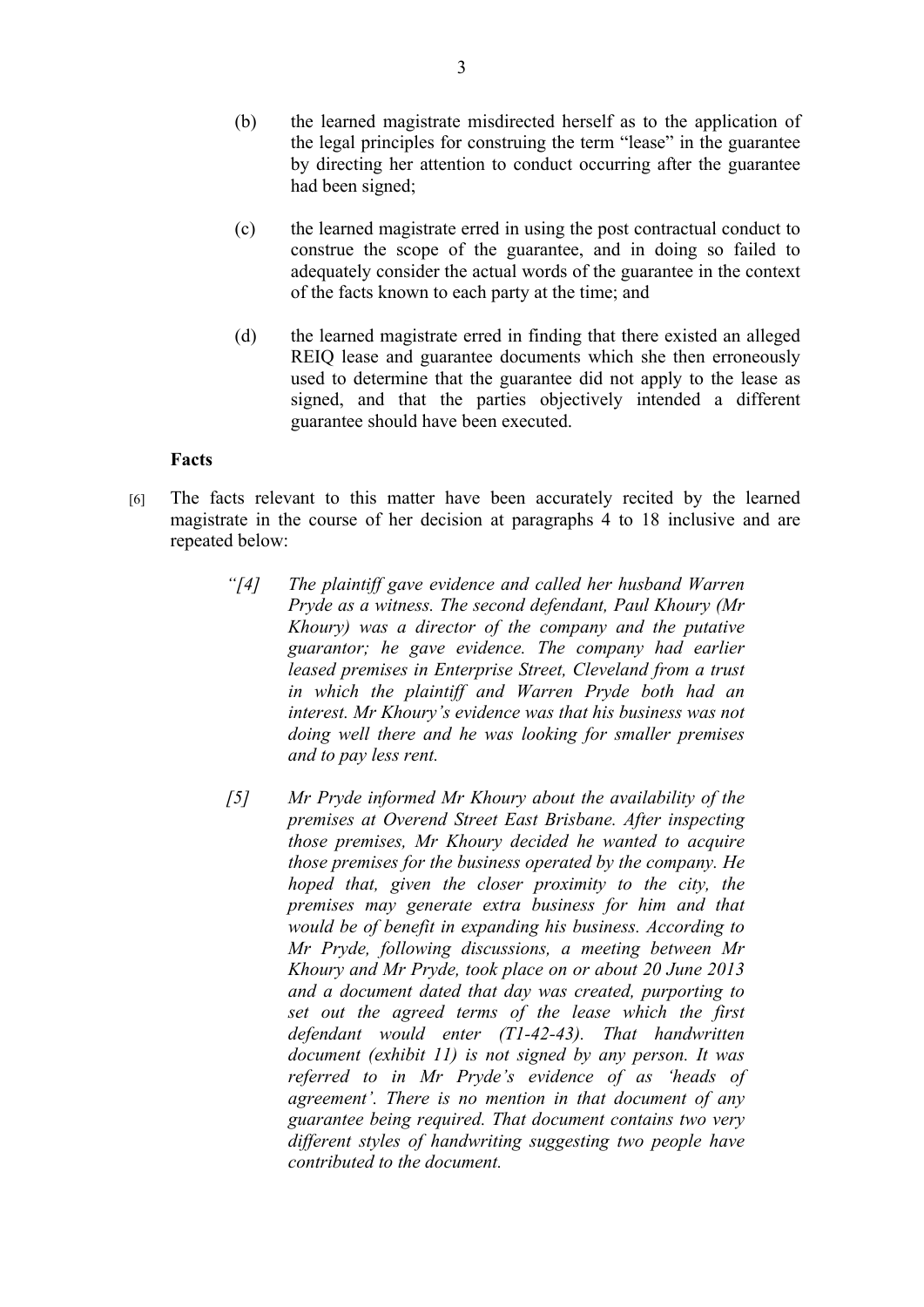*[6] There was a contest about the rental cost payable in respect of the premises, specifically the monthly amount that was originally agreed. Ultimately (but seemingly reluctantly) Mr Khoury for the first defendant, by signing the Lease document (exhibit 3), agreed that the rental would initially be \$6400 per month plus GST. A rent free period from 1 July 2013 to 30 November 2013 was agreed. The lease states a commencement date from 1 December 2013. The company entered into possession of the premises at the beginning of August 2013, although Mr Khoury said he had tried to get in earlier but "Mr Pryde was emphatic that was the date that was agreed upon" (T1-67 L45).*

#### *The Instrument*

- *[7] The plaintiff relies on the Instrument (exhibit 2) as a binding guarantee creating liability in the second defendant. That document is dated 31 July 2013 and is two pages in length. It includes on the second page the words "executed as a deed". It recites as follows:*
	- *A. The Lessor has agreed to lease certain property described as 15 Overend Street East Brisbane QLD 4169 to Auctioneering Link Pty Ltd (the lessee")*
	- *B. In consideration of the Lessor granting the lease to the Lessee, the guarantor has agreed to execute this deed".*
- *[8] Clause 6 states "any reference herein to "lease" shall include any agreement to lease." The Instrument includes under the heading "Operative Provisions" that the guarantor unconditionally and irrevocably guarantees to the plaintiff the "due punctual performance and observance by the Lessee of its obligations under the lease …". The guarantee is expressed to be a "continuing security and is not discharged by any one payment".*
- *[9] Mr Khoury's evidence about the arrangement for the East Brisbane premises was that Mr Pryde had said that he would keep the rent the same as it was for his (then) current premises which was in the region of \$5500 per month (T1-83 L41). Mr Khoury gave evidence that by the time the lease document was ultimately presented to him, he had no choice but to continue with the Lease even though the rent was higher (T1-85 L3). The reason, given during crossexamination, was that he had moved and disposed of most of his assets that could not fit into the new building (the premises).*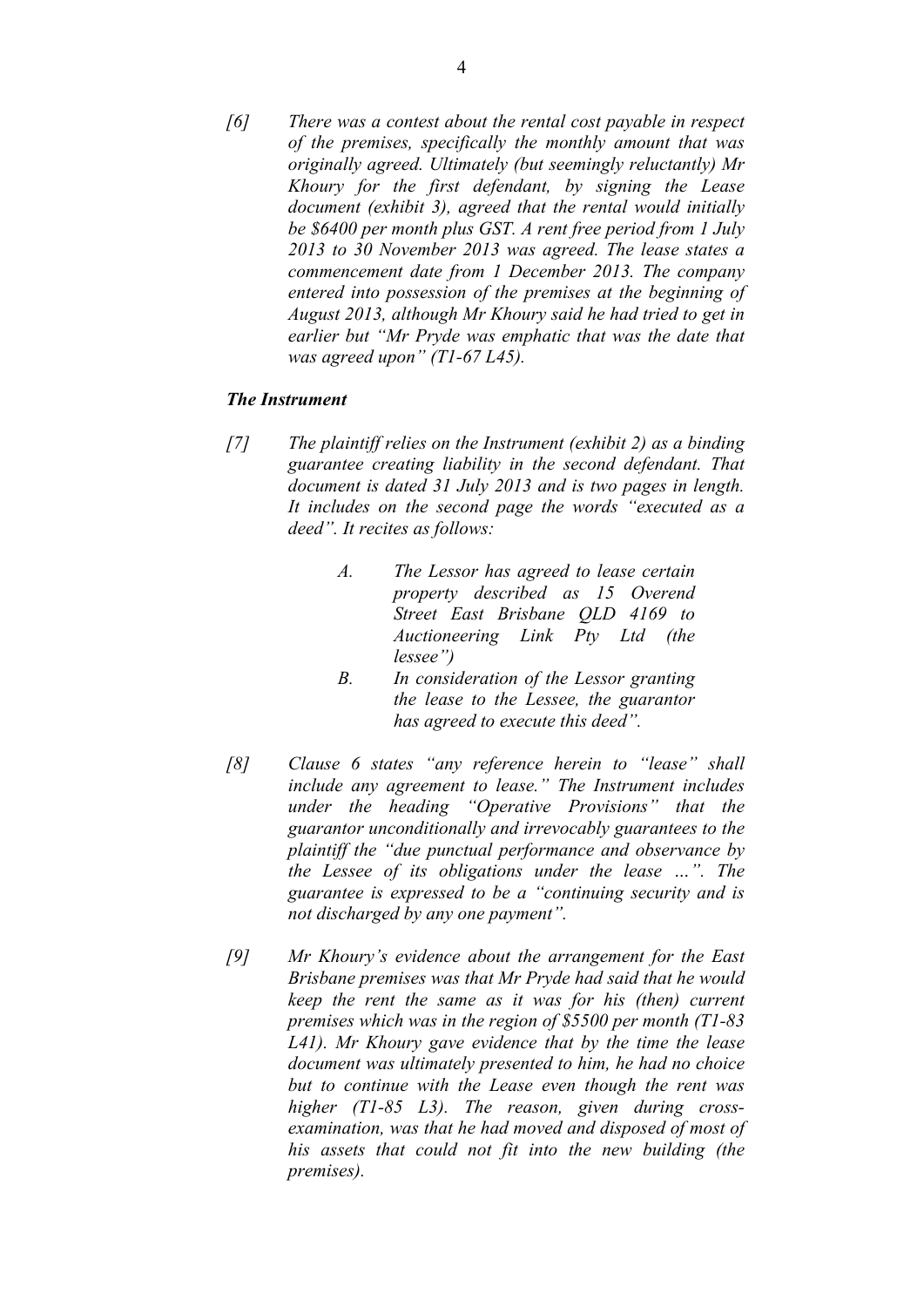- *[10] Mr Pryde's evidence was that the Instrument was required by him to be signed before handing over of the keys to the premises (T1-45 L3). Mr Khoury recalled signing a document at some stage to enable him to obtain the keys to the East Brisbane premises. He does not recall what that was and concedes that it could have been the Instrument being a purported deed of guarantee and indemnity.*
- *[11] Mr Khoury's evidence was that he did not know what the Instrument was at the time he signed it (T1-71 L1). The Instrument is expressed to have been witnessed by Scott Smith. Mr Pryde's evidence is that Mr Smith was there on the day and the document was signed in his presence. Mr Khoury disputes that Mr Smith was present. According to Mr Khoury only he and Mr Pryde were present at on 31 July 2013 when he received the keys to the premises. He denied at any stage ever having a meeting with Mr Pryde when anyone else was present, apart from his son. Mr Smith was not called as a witness.*
- *[12] Mr Pryde also states that as was his usual routine when documents were signed at this office, he would have given a copy to Mr Khoury. Mr Khoury denies that he was given a copy. It is not disputed that Mr Pryde retained the original.*
- *[13] Mr Khoury, or a company with which he was associated, had paid a bond as part of the leasing arrangement for the building at Enterprise Street, Cleveland from where he moved to the premises. The transfer of that bond and a further payment towards a bond for the lease of the premises were contemplated. The expected further payment to make up the balance of the bond for the premises was not paid. The transferred bond was offset against outstanding rent for the premises at some stage.*
- *[14] After entering into possession of the premises, Mr Khoury's evidence is that he received from the plaintiff some documents which included a REIQ lease and a Guarantee document with labels indicating where he should sign. After receiving those he proposed to the plaintiff that his daughter prepare a lease document, as he did not consider the REIQ lease to be 'a nice lease'. His daughter had, he said, recently completed her law degree. By agreement between the parties, Mr Khoury's daughter was to draw up a lease document. The plaintiff is not aware who did in fact prepare the lease, but a lease document was prepared which was received by the plaintiff.*
- *[15] In response to that proposed lease, the plaintiff sent an email dated 12 November 2013 to Mr Khoury which is part of*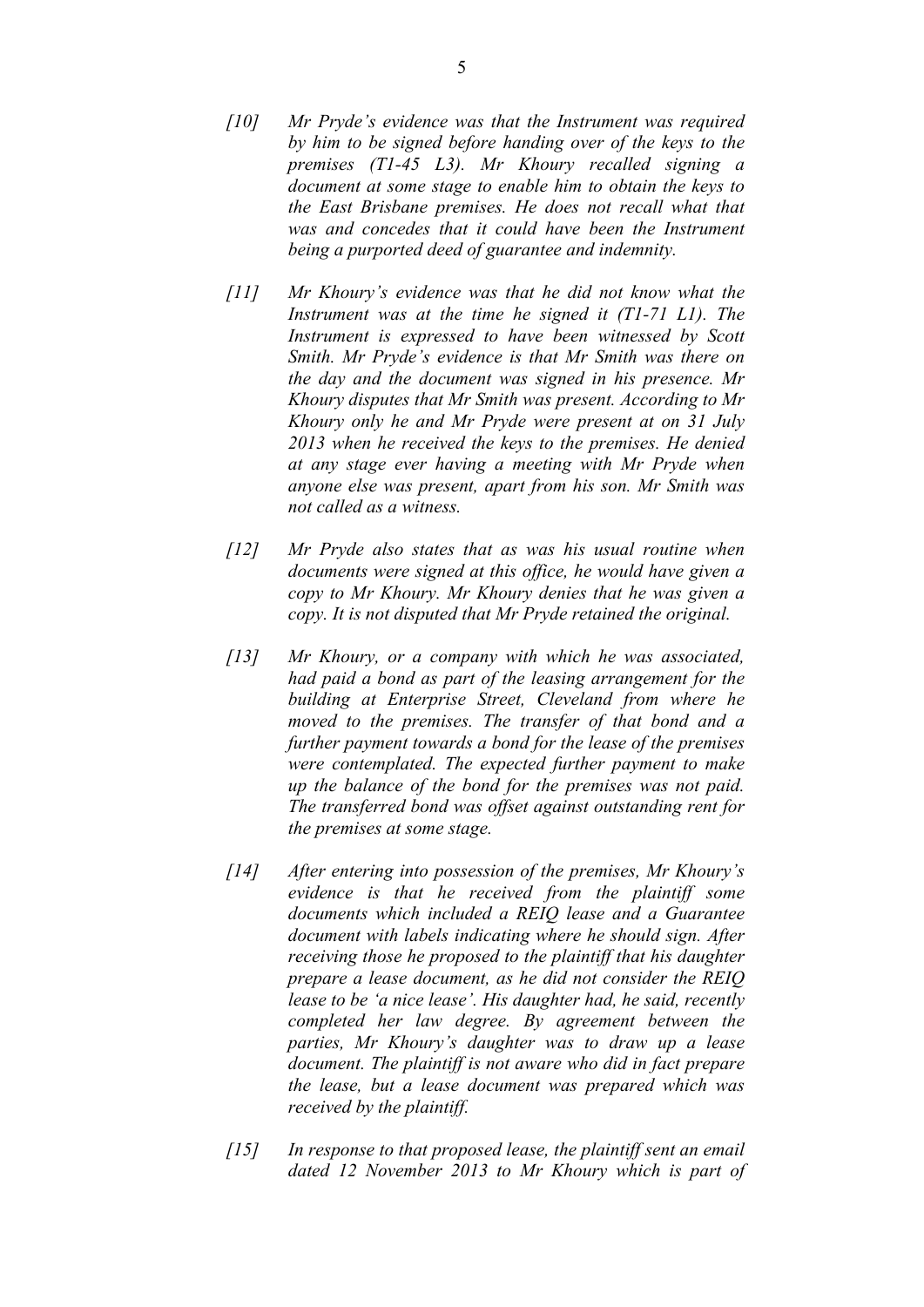*exhibit 6. That includes a sub-heading "guarantor". The words following that are as follows:*

> *"Should be separate document and annexed at end of lease – must be executed as a deed. – please use deed of guarantee and indemnity as provided."*

- *[16] At clause 1(j) of the Summary in the lease document (exhibit 3) Paul Joseph Khoury is named as the only guarantor under the sub-heading 'Guarantors'. Clause 11 of exhibit 3 refers to guarantors and the obligation accepted by the guarantors. That lease document, although signed by Mr Khoury, was signed only in his capacity as director of the first defendant. The lease document was apparently executed by Mr Khoury on 12 December 2013 and by the plaintiff on 18 December 2013.*
- *[17] The plaintiff's case was conducted on the basis that the Instrument was intended to continue to have effect and created liability in Mr Khoury for the first defendant's obligations.*
- *[18] The plaintiff's evidence about this commences at T1-16 L30 of the Transcript. She stated that when she wrote to Mr Khoury the words "as provided", she was referring to the guarantee signed by Mr Khoury on 31 July 2013 (T1-17 L43). She denied during cross-examination that by her words she intended a new executed guarantee was required (T1-26 L24-35). She could not recall whether another Guarantee document was attached to the Lease document when it was returned to her (T1-27 L2). It is not in dispute that no other document that could be considered a Guarantee was ever signed by Mr Khoury or any other person. There was no communication between the plaintiff and Mr Khoury in which he asserted invalidity of the guarantee signed by him (T1-49 L23-37) or seeking to discharge any liability he might have had under a guarantee."* (footnotes omitted)

# **Standard to be met on appeal**

- [7] The appeal is brought pursuant to s 41(1)(a) of the *Magistrates Courts Act* 1921 (Qld). Rule 762(1) *Uniform Civil Procedure Rules* 1999 (Qld) (UCPR) provides that such an appeal is by way of rehearing.
- [8] McGill SC DCJ succinctly summarised the way such an appeal should be approached in *JJ Richards & Sons Pty Ltd v Precast Concrete Pty Ltd*: 3

<sup>3</sup> [2010] QDC 272 at [8].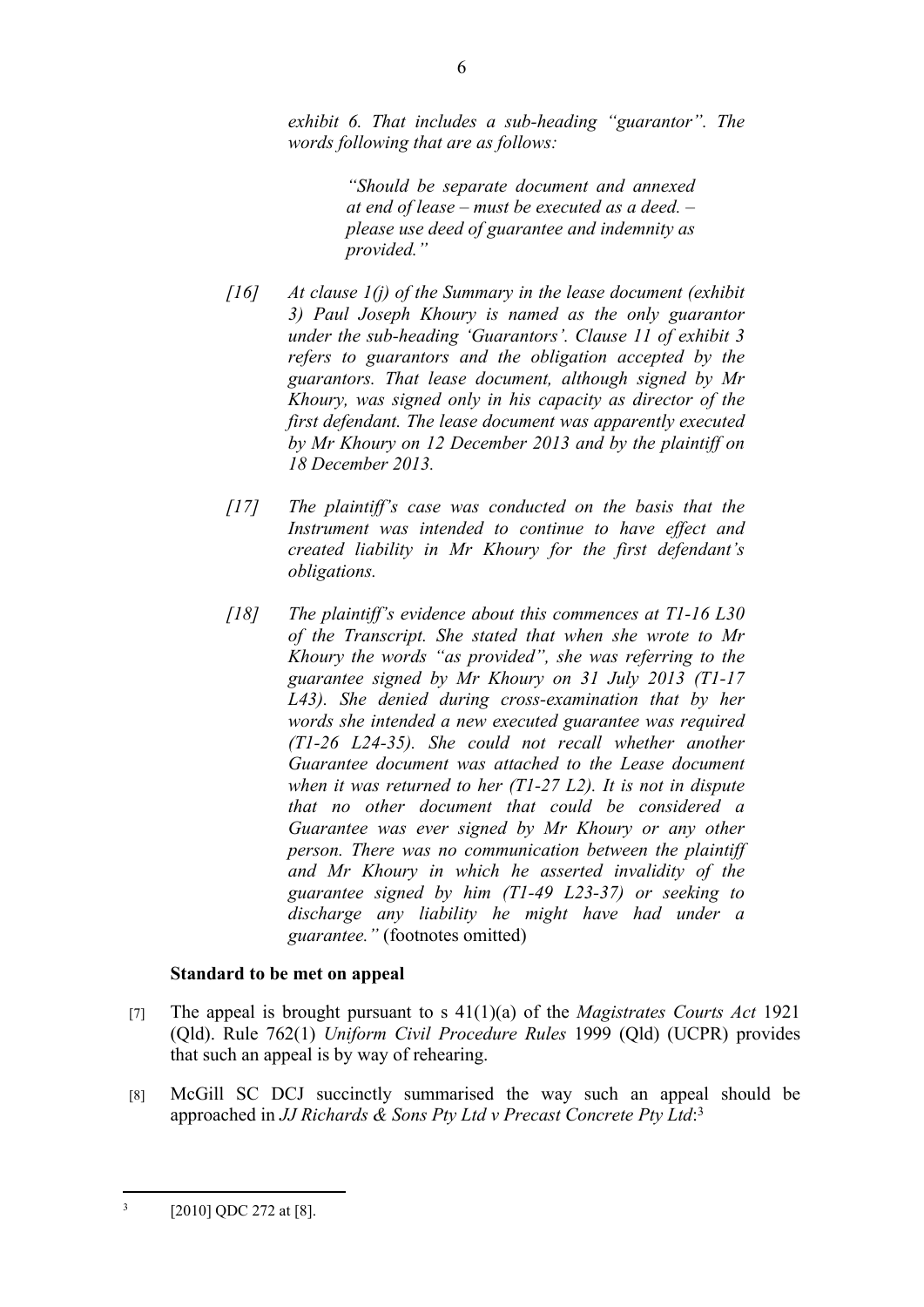"*The ordinary characteristics of an appeal by way of rehearing are well established. It is necessary for the appeal court to make up its own mind on the basis of the findings of primary fact made at the previous hearing, unless those findings are set aside in accordance with the established principles, but it is necessary for the appellant to show that the decision under appeal was wrong. Where the appeal is from the exercise of discretion, that involves showing that there was an error of principle in the exercise of the discretion, or that the discretion miscarried, in that the result was manifestly inappropriate."* (footnotes omitted)

[9] In *Allesch v Maunz<sup>4</sup>* Gaudron, McHugh, Gummow and Hayne JJ said:

"*For present purposes, the critical difference between an appeal by way of rehearing and a hearing de novo is that, in the former case, the powers of the appellate court are exercisable only where the appellant can demonstrate that, having regard to all the evidence now before the appellate court, the order that is the subject of the appeal is the result of some legal, factual or discretionary error, whereas, in the latter case, those powers may be exercised regardless of error. At least that is so unless, in the case of an appeal by way of rehearing, there is some statutory provision which indicates that the powers may be exercised whether or not there was error at first instance*. …"<sup>5</sup>

[10] Therefore, the appellant must demonstrate that the order that is the subject of this appeal is the result of some legal, factual or discretionary error before this court's appellate powers become exercisable.

# **Submissions**

#### *Appellant's submissions*

- [11] The appellant submits:
	- (a) that the magistrate failed to place adequate weight on the 'heads of agreement' document dated June 2013<sup>6</sup> when determining what the parties knew at the time the Instrument was signed;
	- (b) the terms identified in the heads of agreement were pleaded by way of amendment in the Amended Statement of Claim filed 3 April 2017 but were not pleaded to by the respondent and therefore are the subject of deemed admissions on the pleadings pursuant to r 166(1) and (5) UCPR;
	- (c) that in cross-examination the respondent accepted that at the time the Instrument was agreed he understood that:
		- (i) Mr Pryde was going to let the respondent out of the Enterprise Street lease, which still had time left before it

<sup>4</sup> (2000) 203 CLR 172 at 180-181 [23].

<sup>5</sup> See also s 113, *District Court of Queensland Act* 1967; ss 46 and 47 *Magistrates Courts Act* 1921.

<sup>6</sup> Exhibit 11.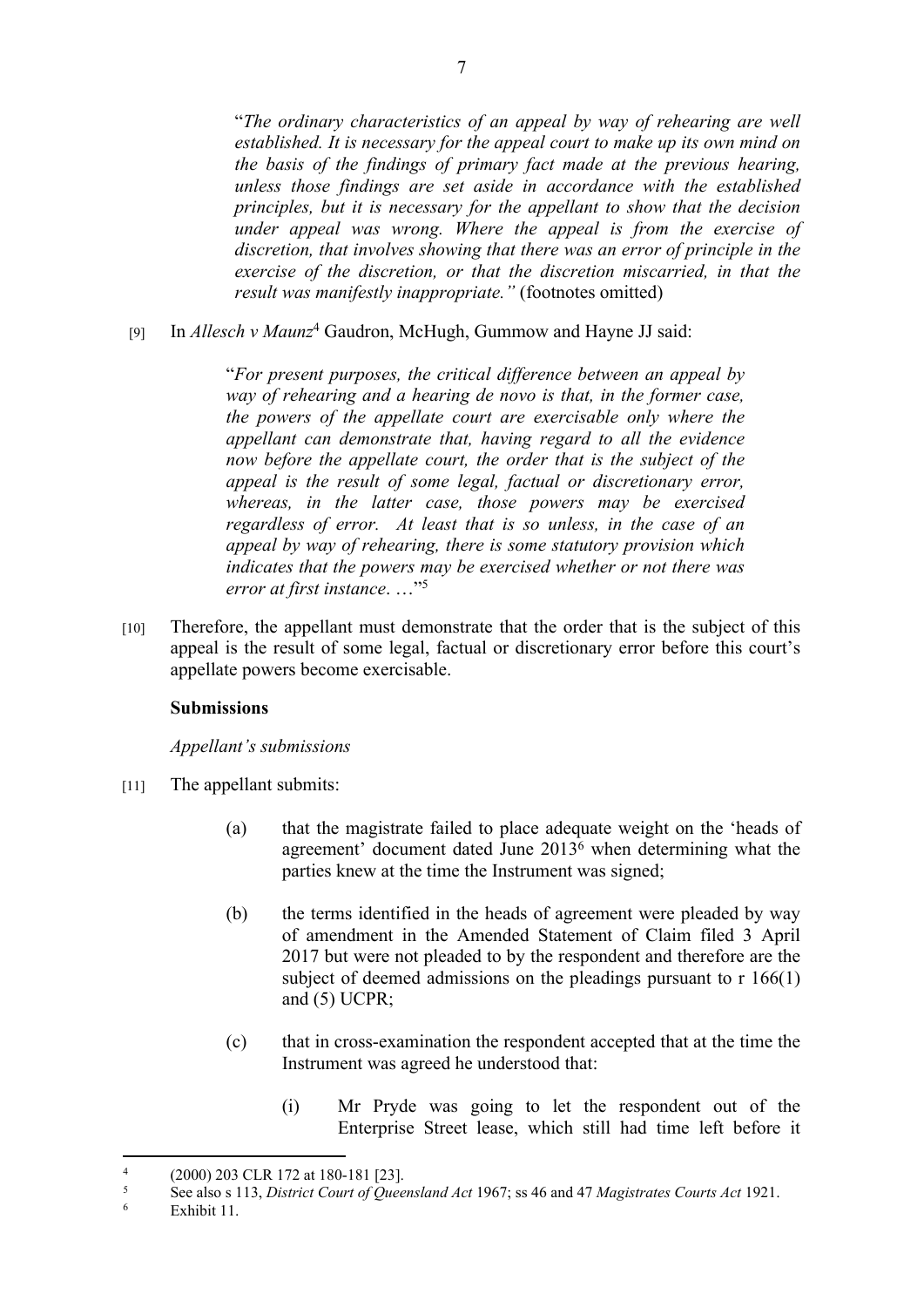expired and the first defendant would take up the lease for Overend Street;

- (ii) there was to be a rent free period until end of November 2013 before the lease commenced, and during part of that time the premises was to be fitted out by the appellant to allow the first defendant to move in;<sup>7</sup>
- (iii) from 1 December 2013 there would be a lease for three years, with a three year option;
- (iv) the respondent's daughter would prepare the lease, which would save money;
- (v) rent was to be paid from 1 December 2013; and
- (vi) the major terms had been agreed upon in respect of the parties to the lease, the premises, the term, the option and the rental<sup>8</sup>
- (d) that the matters raised in paragraph 11 (i) (vi) above were known to each party prior to the signing of the Instrument;
- (e) that there was no evidence of any significant negotiations regarding the major terms of the lease leading up to the signing of the lease;
- (f) that the respondent did not plead nor give evidence that there was any change to the conditions or terms of the lease which would have resulted in he not being bound by the Instrument;
- (g) that the only evidence of negotiations is that which is contained in Exhibit 6 where the appellant asks for changes to the draft lease, noting however that the evidence does not show whether the changes were of any consequence to either party;
- (h) that the magistrate's findings regarding the "heads of agreement" were in error and that she should have concluded, relevantly, that all of the parties knew at the time the Instrument was entered into, what was to be the respondents obligations under the lease; and that to the extent that the magistrate held otherwise, she misdirected herself as to the application of the law;
- (i) that if the word 'lease' in the Instrument had been so constructed, it would have guaranteed the obligations of the lease that commenced on 1 December 2013;
- (j) that the magistrate impermissibly used post-contractual conduct to construe the terms of the instrument;

<sup>7</sup> Transcript p 1-44, ll 26-37.

<sup>8</sup> Transcript p 1-92, l 23 to transcript p 1-94, l 10.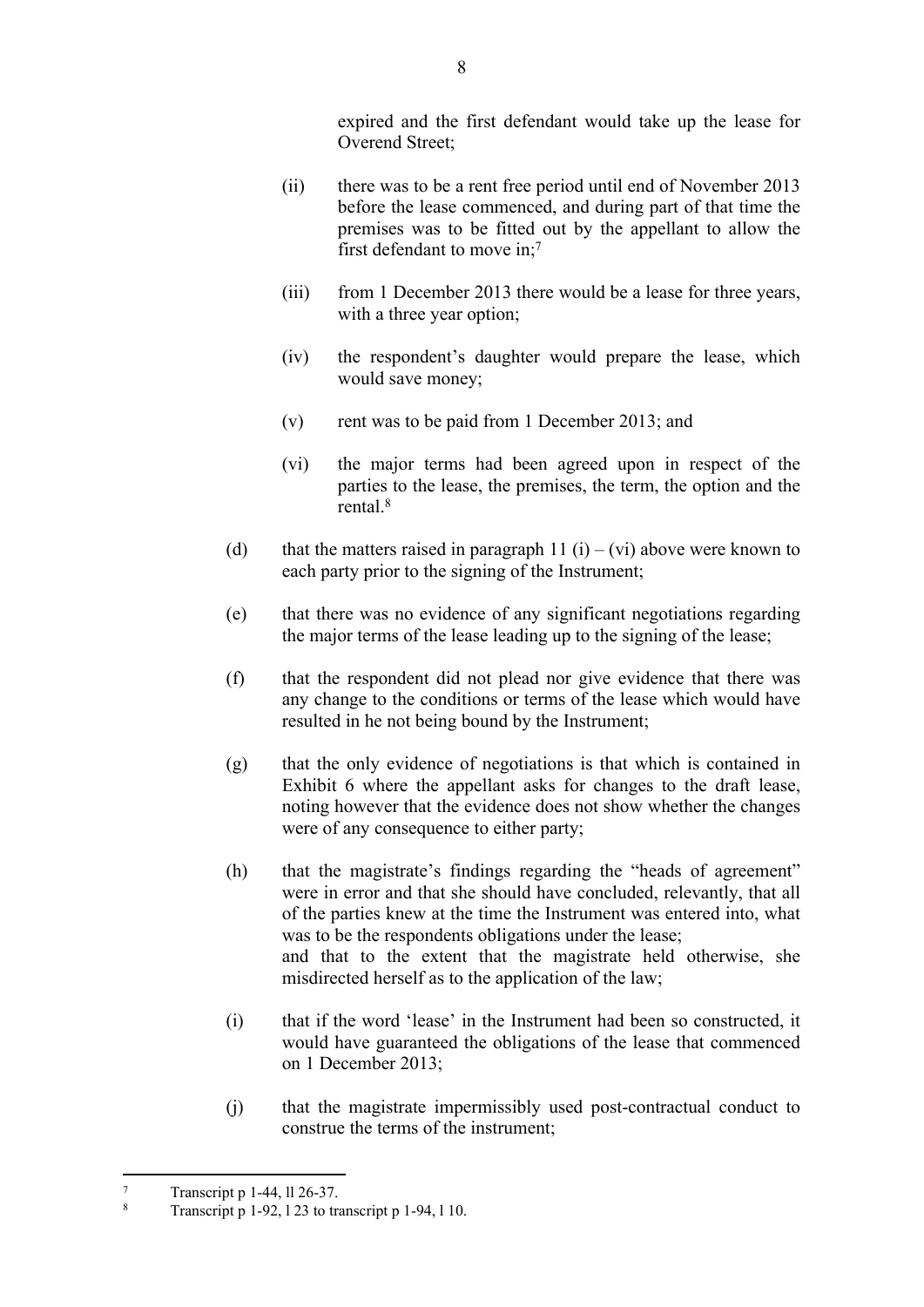- (k) that the magistrate erred by inferring that the words "as provided" in the email sent by the appellant on 12 November 2013 was referable to guarantee documents attached to an REIQ lease;
- (l) that the magistrate erred by relying on the respondent's evidence as to the factual foundation for determining what was meant by the words 'as provided' because the respondent had not pleaded the existence of the alleged REIQ lease and guarantee nor did he disclose them in the proceedings, despite giving evidence that he might still have them in his possession;<sup>9</sup>
- (m) that the magistrate erred by finding that the Instrument was not properly executed as a deed and that there had been non-compliance with ss 45 and 47 of the *Property Law Act* 1974 (Qld) (PLA).

# *Respondent's submissions*

- [12] The respondent has submitted that:
	- (a) the learned magistrate was entitled to conclude that the respondent's signing of the lease was not witnessed and was therefore not compliant with the provisions of ss 45 and 47 of the PLA;
	- (b) the learned magistrate did not purport to construe the terms of the guarantee by the subsequent conduct of the parties, rather she correctly used that conduct to ascertain whether the deed had been "delivered" and whether a contract had been formed; and
	- (c) the learned magistrate was correct to identify that even if the parties had intended the guarantee to apply to the later lease, the terms of the lease had not been finalised until mid-November and the appellant herself had contemplated a further deed of guarantee being executed.

# **Execution of the Instrument**

- [13] In respect to the execution of the Instrument, two questions arise:
	- (a) was the signing of the document actually witnessed?; and
	- (b) was there "delivery" of the Instrument?
- [14] The learned magistrate held that it was not properly executed as it was not witnessed.
- [15] The appellant has submitted that this issue was raised for the first time by the respondent's counsel during closing submissions and was not pleaded in the defence and is therefore non-compliant with the provisions of r 211 UCPR. I note however that r 211 relates solely to the duty of disclosure of documents and has no relevance to this issue. Rule 149(c) however, requires that a pleading must state specifically any matter that, if not stated specifically may take another party by surprise.

9

 $\mathbf{Q}$ Transcript p 1-97, 1 10.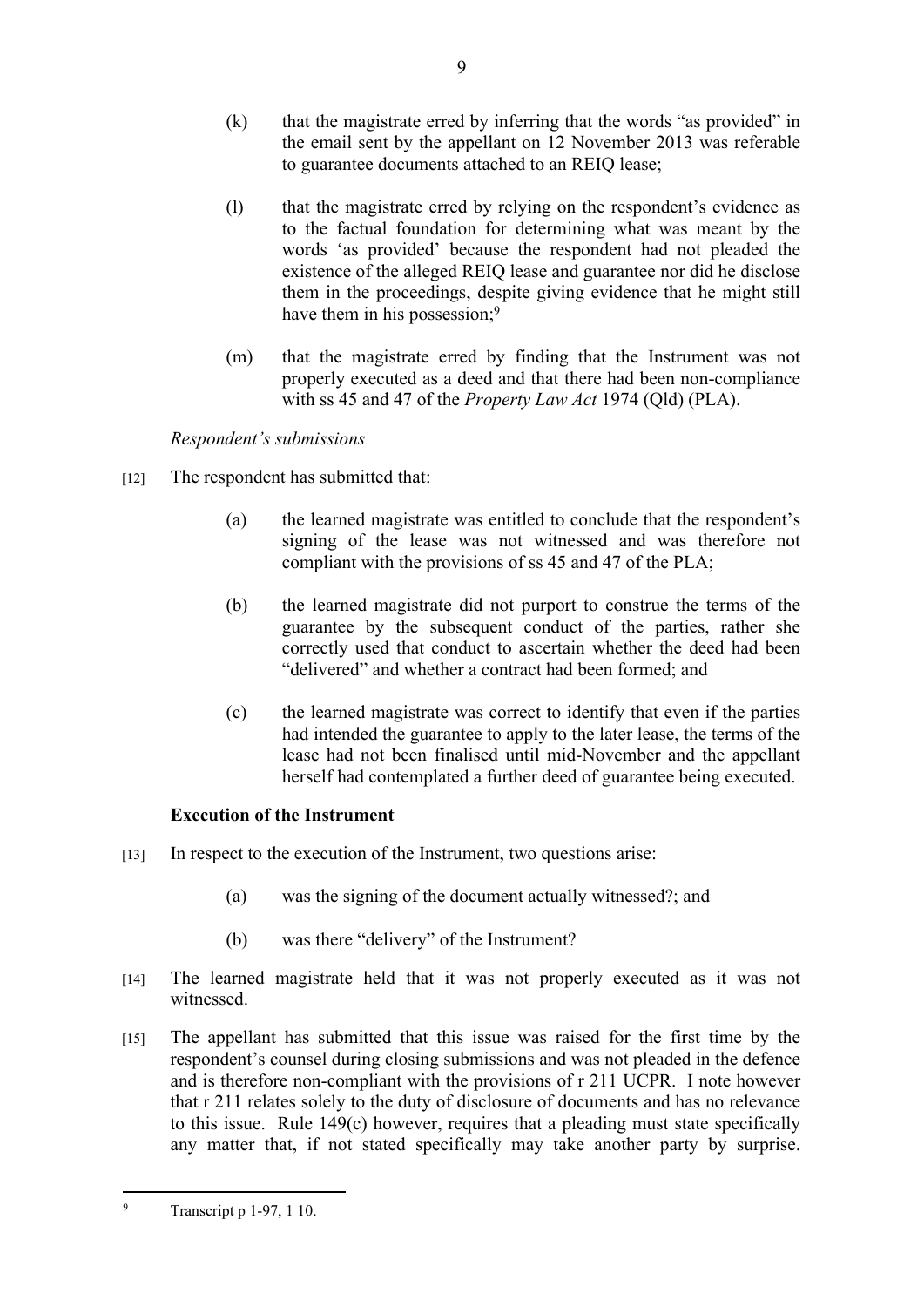Similarly, r 151(1) UCPR requires a party to include in a pleading particulars necessary to define the issues for, and prevent surprise at, the trial.

- [16] The learned magistrate acknowledged the appellant's counsel's submission that the issue took the appellant by surprise, but nevertheless, concluded that there was "*no real prejudice*" to the appellant.<sup>10</sup>
- [17] Yet, the magistrate was of the view that there was uncertainty in the evidence over whether there was a witness to the signing of the Instrument and then concluded that the Instrument was not witnessed (notwithstanding that the signature of "Mr Smith" appears on the document as a witness).
- [18] In my view, the magistrate was in error for so concluding for these reasons:
	- (a) the Further Amended Defence dated 12 August 2016 did not assert that the document had not been witnessed. Given that the appellant had pleaded that, in accordance with the agreement, the written guarantee had been given by the respondent, $11$  the respondent, ought, pursuant to r 151(1) and r 157(a) UCPR have taken issue with the validity of the document to prevent the appellant from being taken by surprise. In fact, nothing in the defence alleged that the guarantee was unenforceable, not binding or otherwise affected by virtue of ss 45 and 47 of the PLA;
	- (b) an obvious consequence of this is that the appellant was denied the chance of calling Mr Smith at trial; and
	- (c) in such circumstances the magistrate erred by placing any reliance on the absence of Mr Smith being called as a witness.
- [19] The respondent has submitted that the appellant bore the onus of pleading and proving that the deed was validly executed and enforceable, and that its efficacy was challenged in paragraph 3 of the Further Amended Defence. Yet that paragraph does not in any way suggest, imply or even insinuate that the deed was not validly executed. It merely asserted that the Instrument was not given in respect of the subject lease and provided a number of reasons – none of which related to an allegation of there having been a failure of proper execution.
- [20] In the alternative the respondent submits that the appellant was aware of the respondent's argument that the Instrument was not effective as a deed "*right from the outset of the trial*" and refers to two passages from the transcript, both of which occurred when counsel for the respondent made interjections during the opening address of the appellant's counsel. In the first, the respondent's counsel when discussing whether an oral agreement to terminate the lease by a certain date had occurred said:

*"Mr Nelson: I can probably clear that up. It's not pressed in so much as it was a requirement under the Land Titles Act to be registered but whether the parties had agreed, but as I understand my instructions, that's* 

<sup>&</sup>lt;sup>10</sup> Decision paragraph 35.

Amended Statement of Claim paragraph 6.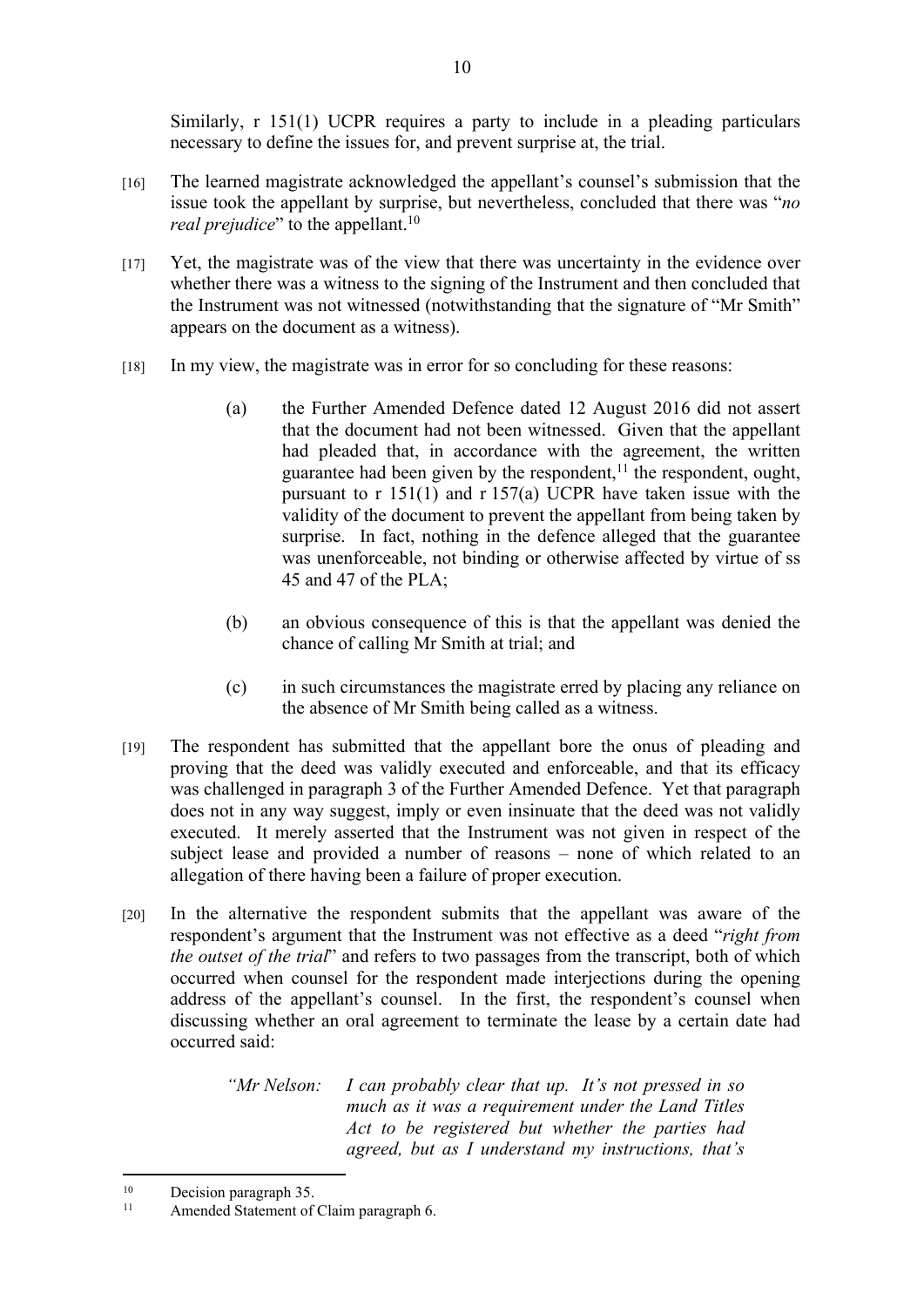*no longer an issue in the proceeding. It's really whether the guarantee is enforceable against the second defendant."*

[21] The second occasion arose from an objection made by counsel for the respondent to a submission made by his opponent regarding what was asserted to be a deemed admission. The following was said:

> *"Mr Nelson: Yes, your Honour. Yes. It is possible, your Honour, that someone enters into a defence, they plead their defence and they are content to rely upon that despite the fact that the other party subsequently amends – if the existing defence, they consider it sufficient. Your Honour will see – I'm concerned that what I seem to be hearing is a closing submission as opposed to an opening. That's the reason that I stood to interrupt.*

*Mr Whitten: I was trying to identify the issues for your Honour.*

*Bench: Well, this issue about the deemed admissions is a relevant one because that will govern what matters need to go into evidence, in my view. So perhaps we need to talk about that. Is that something you need to discuss with each other or do you want to tell me now why you are saying the deemed admissions don't arise?*

*Mr Nelson: Well, I'm just concerned, your Honour. Usually in the opening you hear what the evidence is going to be, a summary of that sort of thing, but you are hearing arguments, legal arguments. Your Honour will see in the defence – and I am concerned that at this stage you haven't seen the defence but you are being told there are deemed admissions. There is a denial that the guarantee could have been effective at all and there is an allegation that the parties intended for a fresh guarantee to have been entered into.*

> *Those allegations were seen as sufficient to rebut the application of the guarantee to the lease, whether it was a common law lease from some date in July 2013 or whether it was the lease, meaning from 1 December 2013. So the defendant – the second defendant doesn't accept that there was a deemed admission that this guarantee applies to either of those periods of time."*<sup>12</sup>

<sup>12</sup> Transcript p 1-9, ll 13-35.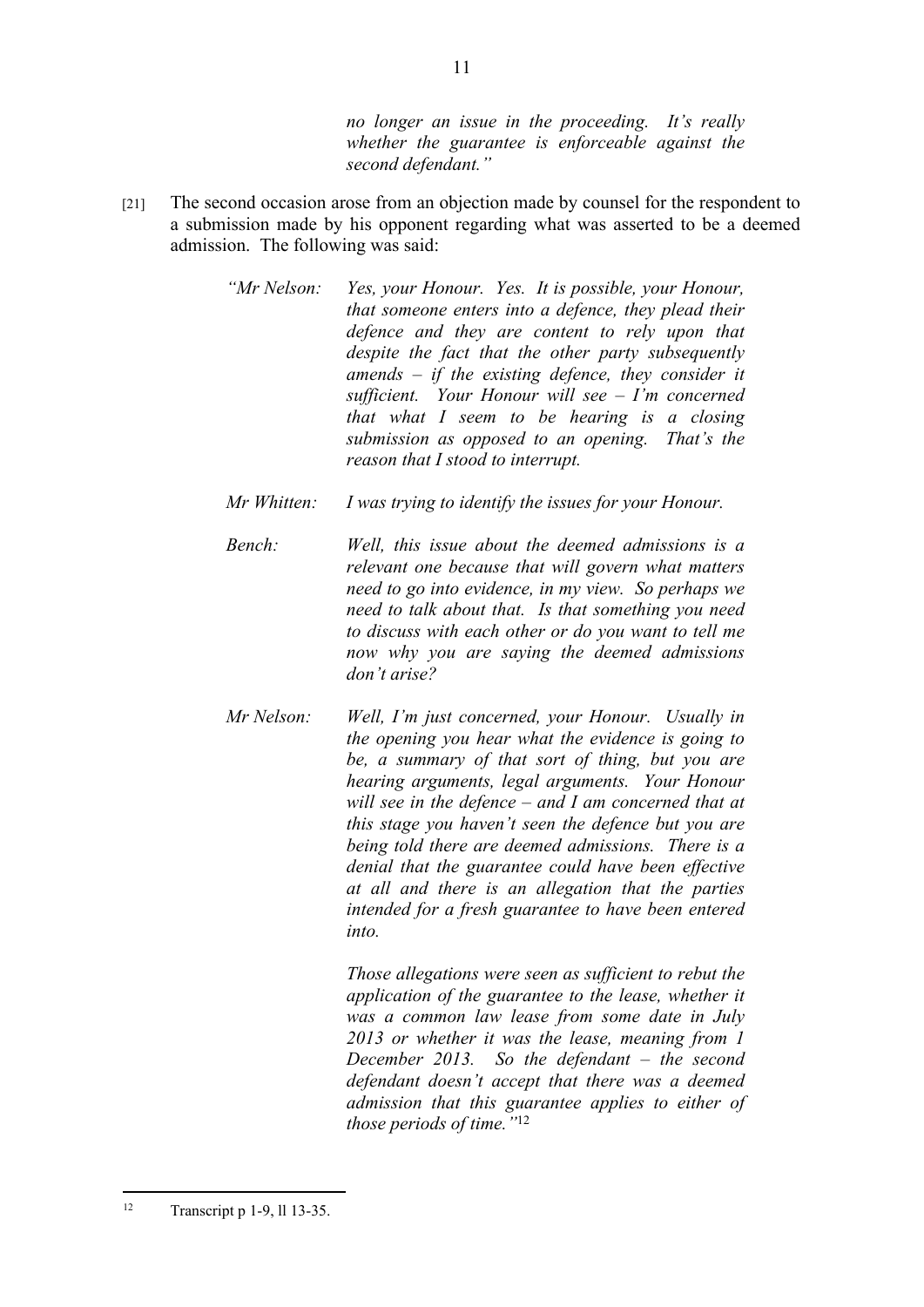- [22] Neither of those passages, by any stretch of the imagination, identify as a potential issue in the trial, whether the Instrument was lawfully executed.
- [23] The respondent also suggests that the appellant would have become aware of this issue during the appellant's husband's cross-examination:<sup>13</sup>

*"That document that you've got in front of you, Exhibit 2: what I want to suggest to (sic) is that when that document was signed, it was you and Paul Khoury only in the room? - - - It would have been (indistinct) and Scott Smith, my – my Operations Manager, would have witnessed that signature.*

*Yeah. What I'm suggesting to you is that Scott Smith wasn't there when it was signed? - - - I'm suggesting he was because he witnessed the signature.*

*Yeah. He's – what I'm saying to you is when Paul Khoury signed the document, Scott Smith wasn't in the room with him? - - - I believe he was. And – and Scott – Scott's witnessed several signatures, and he's always been there to witness it.*

*Well, I'm asking you about this – Mr Pryde, I'm asking you about this document, not about other - - - ? - - - Yeah.* 

*- - - documents that Mr - - - ? - - - OK.* 

*- - - Smith might have attested? - - - Well, Scott Smith was in the room."*

- [24] I agree that that passage would have so alerted the appellant. Furthermore, the respondent attested in his evidence-in-chief, that he could not recall any occasion when someone else "has come in to witness someone signing something".<sup>14</sup> But that testimony must be considered in light of his evidence in cross-examination where he conceded that he had no recollection of signing the Instrument (despite acknowledging that it was his signature) and that it was possible that Mr Smith was present as a witness.<sup>15</sup>
- [25] The effect of this evidence is that on the face of the Instrument it had been appropriately witnessed, the appellant gave unambiguous evidence that it had been witnessed and the respondent conceded that that may have been the case and had no actual recollection of the event.
- [26] Such evidence, in my view, would not have alerted the appellant to the prospect that a submission would be made that the court could conclude that the document had not been appropriately witnessed. Given the state of the evidence, the appellant could not have anticipated either such a submission being made or it prevailing.<sup>16</sup>

 $13$  Transcript pp 1-54, ll 4-21.

<sup>&</sup>lt;sup>14</sup> Transcript pp 1-71, ll 14-18.<br><sup>15</sup> Transcript pp 1.01, ll 1.10.

<sup>&</sup>lt;sup>15</sup> Transcript pp 1-91, ll 1-10.<br> $\frac{16}{16}$  As ennesed to the situation.

<sup>16</sup> As opposed to the situation in *Wash Investments Pty Ltd & Ors v SCK Properties Pty Ltd & Ors*  [2016] QCA 258.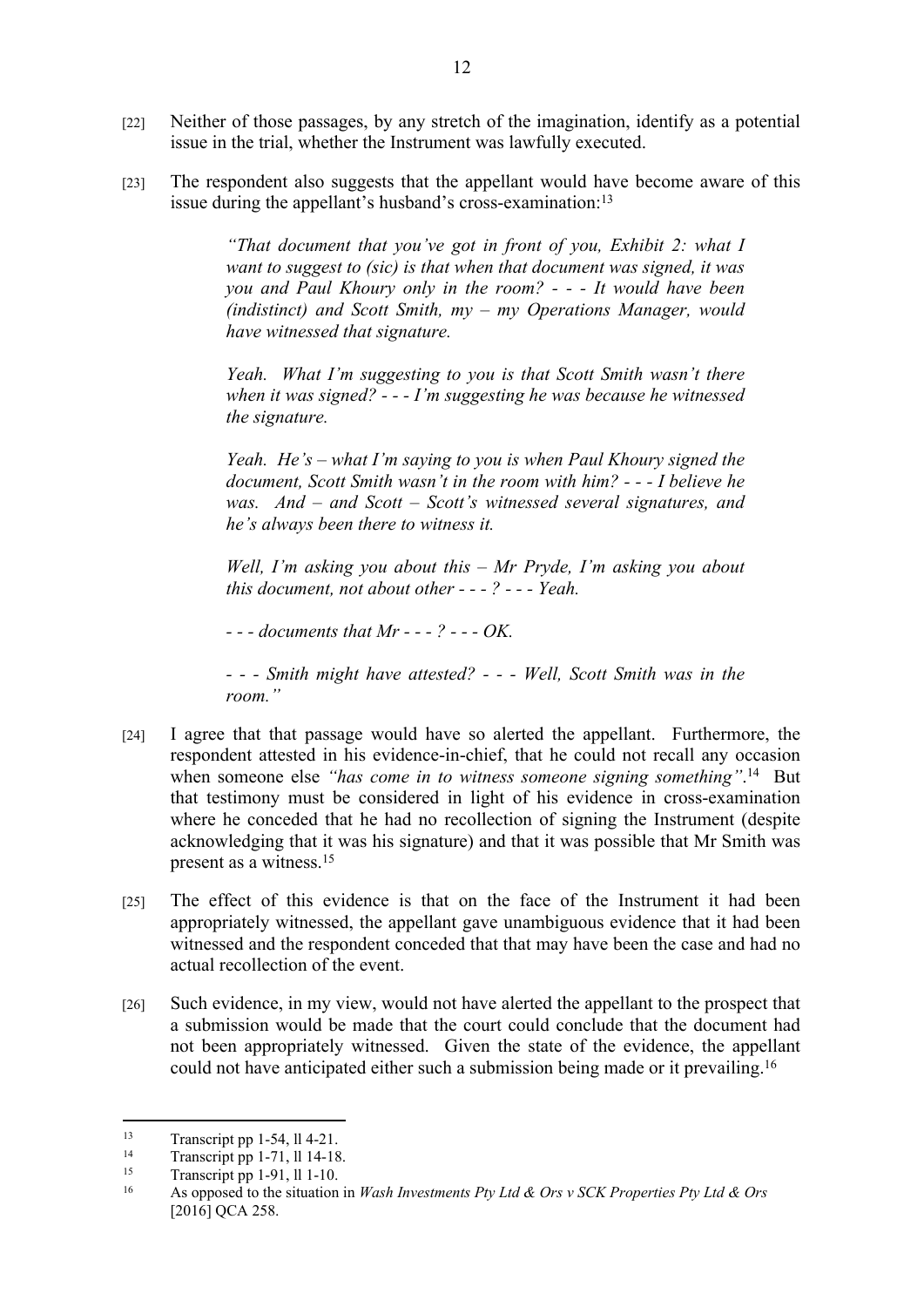[27] In my opinion not only was the appellant unfairly taken by surprise in relation to this matter, the magistrate's conclusion that she was not satisfied on the balance of probabilities that the Instrument was signed by Mr Khoury in the presence of  $Mr Smith<sup>17</sup>$  was not reasonably open. In reaching that conclusion the learned Magistrate misdirected herself as to the evidence when she said:

> *"Mr Khoury disputes that Mr Smith was present. According to Mr Khoury only he and Mr Pryde were present on 31 July 2013…"*<sup>18</sup>

- [28] By failing to acknowledge that Mr Khoury had conceded the possibility that Mr Smith did witness the signature, the magistrate has incorrectly elevated Mr Khoury's evidence on the point. Alternatively, she has failed to give any reasons as to why she concluded that the concession made by Mr Khoury did not cause her to accept, on balance, the evidence of Mr Pryde.
- [29] My conclusion however on this issue, is not determinative of this appeal.

#### **Central issue**

- [30] The appellant acknowledges that the central issue was whether the Instrument bound the respondent to undertake the obligations of the first defendant. That is, what was being guaranteed by its terms?
- [31] The question is whether the reference to "lease" in the Instrument<sup>19</sup> was intended by the parties to mean the lease which was subsequently executed on 18 December 2013 to commence on 1 December 2013. The appellant submits that if it was, then the appellant must succeed and if it was not, then the appellant's case would fail. The respondent agrees. The learned magistrate held that it was not.

# **Consideration of central issue**

- [32] The learned magistrate correctly identified that commercial documents must be construed objectively by what reasonable persons in the position of the parties would have understood the document to mean.<sup>20</sup>
- [33] Contrary to the appellant's submission, in my view the magistrate did not err by using post-contractual conduct to construe the scope of the Instrument, nor did she fail to adequately consider the actual words of the Instrument in the context of the facts known to each party at the time. Rather, her Honour quite clearly stated that she was considering the conduct of the parties after the signing of the Instrument in order to decide whether a contract had been formed.
- [34] That uncertainty arose because of the evidence relating to three matters:
	- (a) the first, is the evidence of the respondent where he stated that he recalled signing a document at some stage to enable him to obtain the keys to the East Brisbane premises and conceded that that document could have been the Instrument;<sup>21</sup>

<sup>&</sup>lt;sup>17</sup> Decision paragraph 32.

<sup>&</sup>lt;sup>18</sup> Decision paragraph 11.<br>
<sup>19</sup> In paragraph  $P$  1.2.6.6

<sup>&</sup>lt;sup>19</sup> In paragraph B, 1, 2, 6 and 7.<br><sup>20</sup>  $400 \text{ Gauss}$  Streat (Old) Bp. 1

<sup>&</sup>lt;sup>20</sup> *400 George Street (Qld) Pty Limited v BG International Limited [2010] QCA 245 at [30].*<br><sup>21</sup> Transarint pp 1.68 11.15.40: Transarint pp 1.80 11.15.35: Transarint pp 1.00 11.40.41

<sup>21</sup> Transcript pp 1-68, ll 15-40; Transcript pp 1-89, ll 15-35; Transcript pp 1-90, ll 40-41.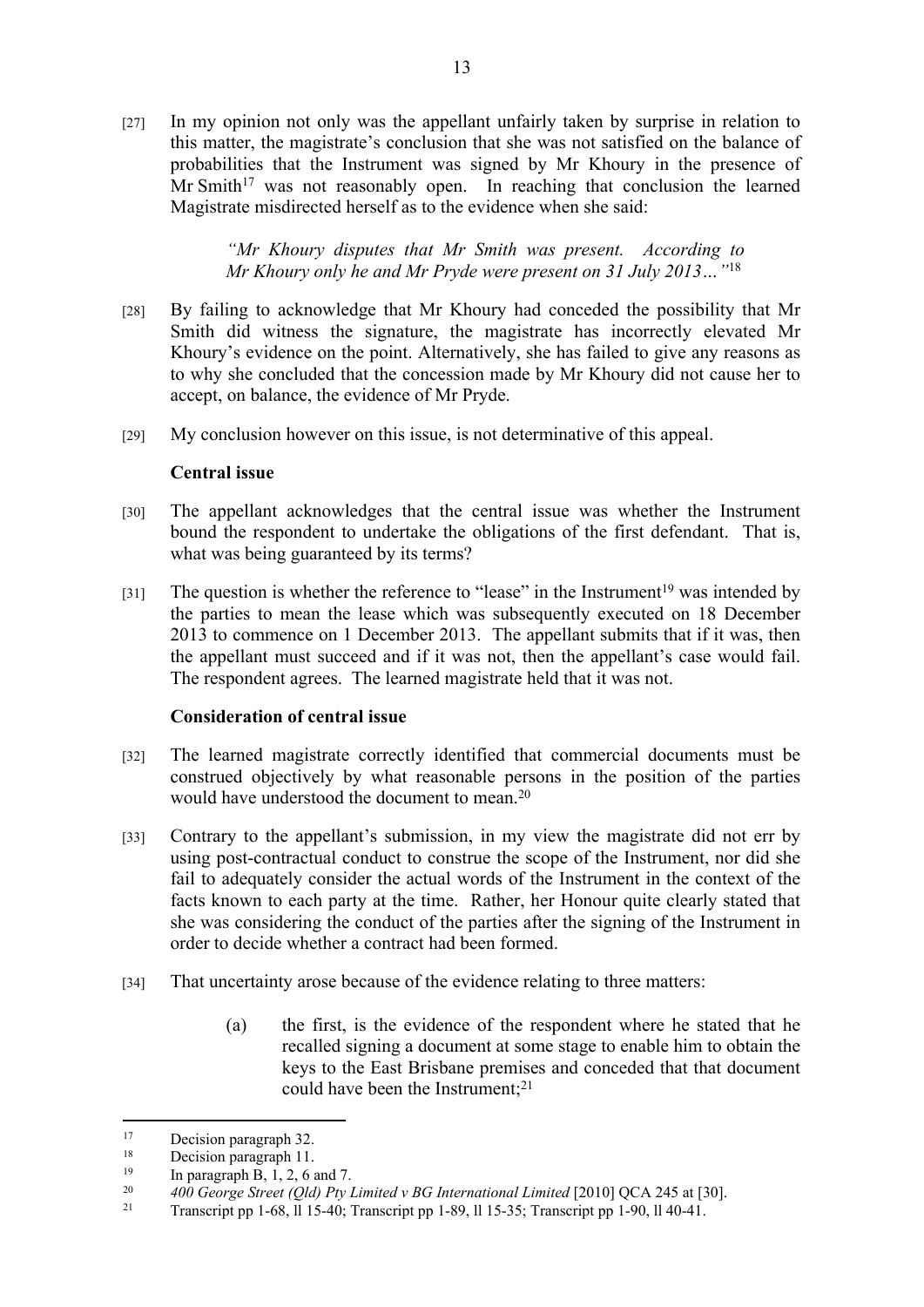- (b) the second issue flows from the first, that is, did "delivery" of the Instrument take place?
- (c) the third issue is whether the "lease" referred to in the Instrument was the lease that was entered into some four months later.
- [35] As to the first issue, the learned magistrate accepted the respondent's evidence that the document "was signed by him as a form of security for the plaintiff (through her husband) handing over the keys to the premises to allow unfettered access to it by the defendant company".<sup>22</sup> Her conclusion in that regard was based on the evidence of the respondent. In accepting that evidence she took into account the fact that as at 31 July 2013, whilst there had been "discussions and agreement about some terms about the lease", there were other important terms which were not negotiated until some considerable time later, including the default interest rate.
- [36] Of course, the learned magistrate had the benefit of being able to listen to and observe the witnesses and was better positioned than this court to make assessment of issues such as credibility. With that in mind, I can discern no error on the part of the learned magistrate in reaching such a conclusion, given that it was based on evidence before the court that she was reasonably entitled to accept.
- [37] Her Honour's conclusion was further bolstered by the evidence of the contents of the appellant's email to the respondent dated 12 November 2013<sup>23</sup> which I will repeat:

*"Guarantor – should be separate document and annexed at end of lease – must be executed as a deed – please use deed of guarantee and indemnity as provided."*

- [38] The appellant attested that this was a reference to the Instrument which was signed on 31 July 2013 and which was, as at 12 November 2013, in the appellant's possession.
- [39] The respondent attested that an REIQ lease was attached to that email as was a new guarantee. He said that receipt of these documents prompted him to propose his daughters involvement in drawing up a lease in a different form. He said that he did not execute the new guarantee.
- [40] The learned magistrate accepted the respondent's evidence, noting that the wording of the email "*points to a requirement by the plaintiff for the second defendant to execute a document other than the Instrument*".<sup>24</sup> Her Honour said:
	- *"[37] … The expression used by the plaintiff in the email when referring to the "deed of guarantee and indemnity as provided" is, in my view, not consistent with the intended reliance on the Instrument. If the plaintiff did not expect that a new deed of guarantee and indemnity would be executed, she could have used more precise words to the effect of "the*

 $22$  Decision paragraph 33.

 $\frac{23}{24}$  Exhibit 2.

Decision paragraph 37.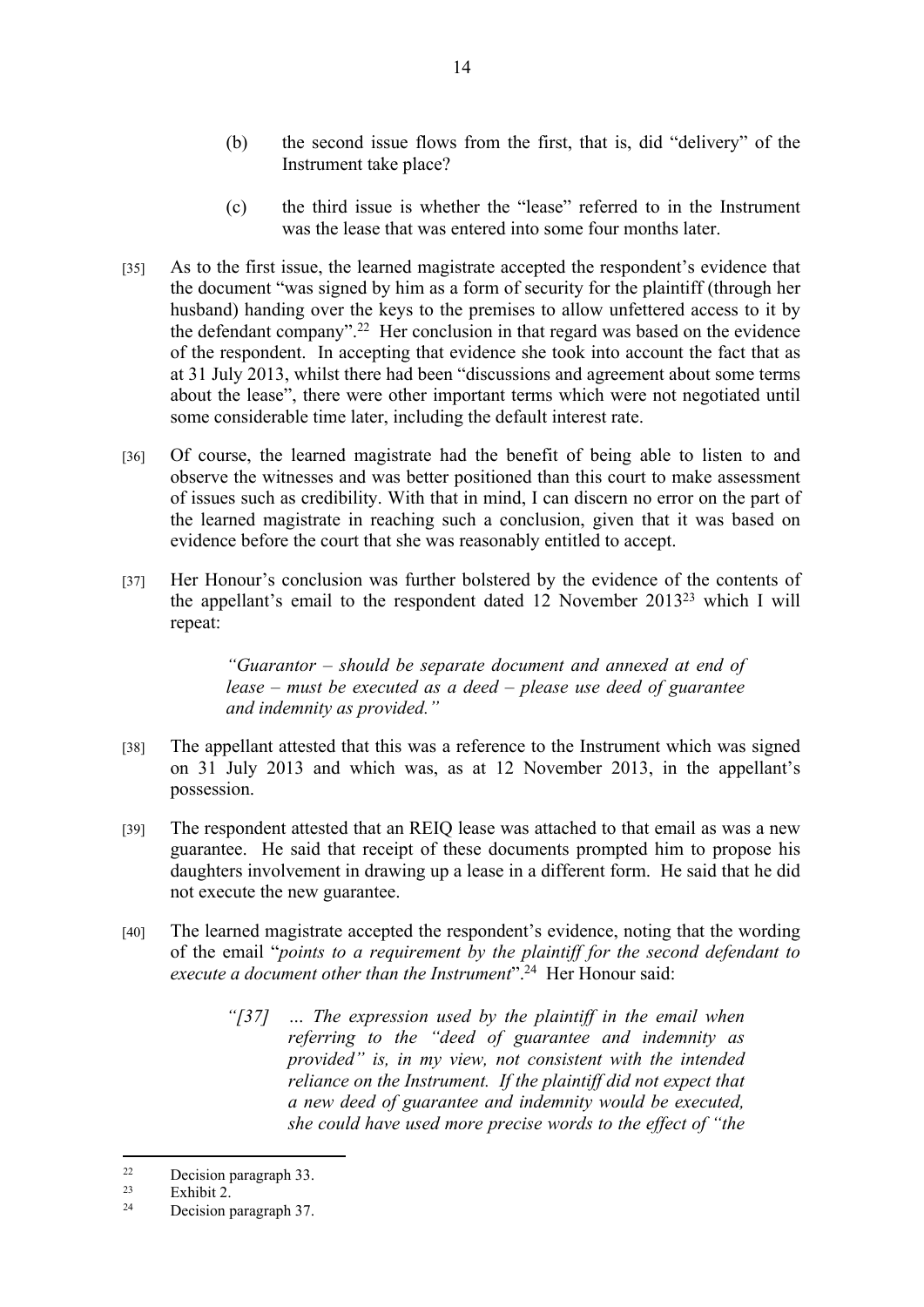*deed of guarantee and indemnity dated 31 July 2013 previously signed by you is accepted and will be relied on". She, or possibly her husband (who was her agent) was in possession of the Instrument, so it was not the situation where she would have then needed to obtain possession of it from Mr Khoury.* 

- *[38] The plaintiff's use of the words "must be executed as a deed" suggest one of two scenarios; either she did not consider the Instrument to have been executed as a deed (but she does not refer to a requirement for alteration and reexecution of it), or some other document should be executed as a deed. If, in fact, the instrument was intended to be relied on, there would have been no reason for the directive that it must be executed as a deed and she could simply have annexed it to the Lease, with the consent of Mr Khoury."*
- [41] On the evidence before the court, such a conclusion was reasonably open and I can discern no error on the part of the magistrate in reaching it.
- [42] Of course, such a conclusion meant that there had been no "delivery" of the instrument. Delivery means the intention to be legally bound either immediately or subject to fulfilment of a condition.<sup>25</sup>
- [43] Ultimately, it was open on the evidence for the magistrate to find that the appellant had expected another document in the form of a deed to be executed and that the Instrument was intended by the appellant to be signed by the respondent as a means of showing a genuine intention on the part of the respondent to enter into a lease of the premise. There was no error of fact or law in her reaching the conclusion that the respondent was not legally bound by the terms of the Instrument.
- [44] The appellant has also submitted that of relevance to the issue is the fact that the REIQ lease and guarantee were not pleaded or disclosed in the pleadings or at trial. It is further submitted that the facts informing the finding of the learned magistrate at [36]<sup>26</sup> were not put by the respondent's counsel to any of the appellant's witnesses.<sup>27</sup> That is incorrect. During cross examination of the appellant regarding the contents of her email dated 12 November 2013, counsel for the respondent put to the appellant:<sup>28</sup>

*"So what I'm suggesting to you is you were saying to Mr Khoury: You need to send me the lease, and attached to the lease you need to have a document, a new executed guarantee attached to it."*

[45] Furthermore, I note that paragraph 3(b) of the Further Amended Defence states:

*"Further the parties intended, and the Plaintiff required, that a fresh guarantee and indemnity be executed as a deed…"*

<sup>25</sup> Section 47 *Property Law Act* (Qld) 1974.

<sup>&</sup>lt;sup>26</sup> That the respondent had received from the appellant a REIQ lease and guarantee documents.<br><sup>27</sup> Contrary to the UCBB  $\pm$  140(1)(o);  $\pm$  211 and the r.in *Browney Dunn* (1804) 6 B 67 (H<sub>J</sub>).

<sup>27</sup> Contrary to the UCPR r 149(1)(c); r 211 and the r in *Browne v Dunn* (1894) 6 R 67 (HL).<br><sup>28</sup> Transarint n 1 26 1 21

Transcript p 1-26 l 31.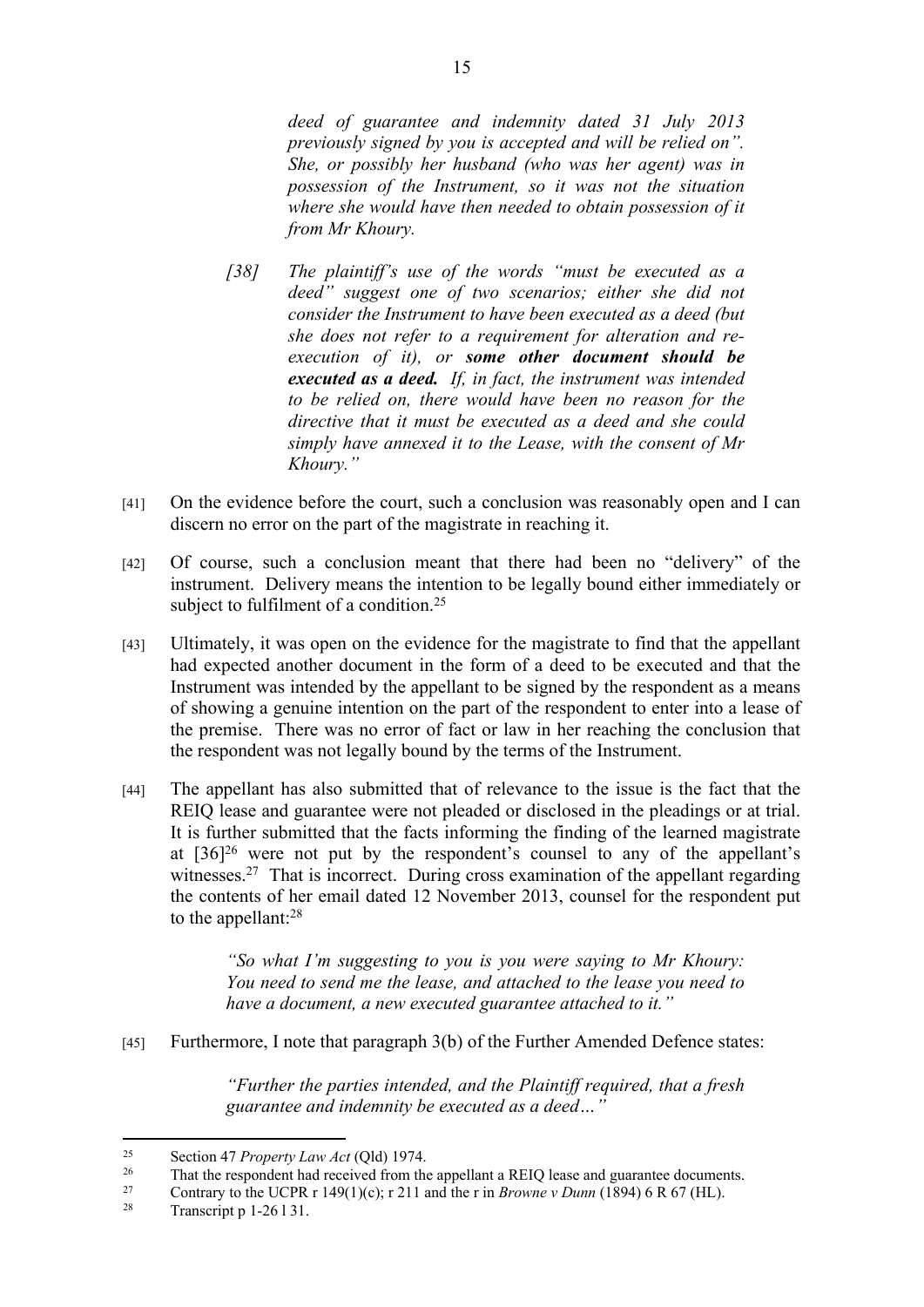- [46] Whilst these pleadings do not specifically plead or disclose the REIQ lease and guarantee, in my view the contents of the pleadings and the aforementioned crossexamination of the appellant placed the appellant on notice, in a timely way, such that the appellant should have anticipated the argument that ultimately prevailed.<sup>29</sup>
- [47] The appellant also submits that the magistrate's conclusion on this issue is in error because neither the REIQ lease nor the fresh guarantee were produced in evidence. This is an issue however that counsel for the appellant drew to the magistrate's attention in submissions. Ultimately, it was a matter of relevance for the magistrate to consider, which she did.<sup>30</sup> However, the fact that she concluded in a way that was unfavourable to the appellant is not indicative of error. It was a conclusion which was reasonably open on the evidence.
- [48] Finally, I turn to what the appellant has named the "heads of agreement" issue. The appellant submits that the learned magistrate failed to place adequate weight on the "heads of agreement" reached in June 2013 when determining what the parties knew at the time the Instrument was signed. The terms of this agreement were the subject of an amendment to the appellant's Statement of Claim filed 3 April 2017, and, so the appellant submits, were not pleaded to by the defendant. The appellant submits that to the extent that the terms were agreed by the respondent, they are the subject of deemed admissions on the pleadings pursuant to UCPR r 166(1) and (5).
- [49] The appellant submits therefore that at the time the Instrument was signed, the respondent understood that:
	- (a) he was going to be let out of the Enterprise Street lease, which still had time left before it expired and the first defendant would take up a lease for Overend Street;
	- (b) there was to be a rent free period until the end of November 2013 before the lease commenced, and during part of that time the premises was being fitted out by the appellant to allow the first defendant to move in;<sup>31</sup>
	- (c) from 1 December 2013 there would be a lease for 3 years, with a 3 year option;
	- (d) rent was to be paid from 1 December 2013.
- [50] The appellant also submits that the major terms of the proposed lease had been agreed upon including the parties to the lease, the premises, the terms, the option and the rental.
- [51] In my view though it is not correct to say that the rental had been agreed upon. Even the appellant's husband, Warren Pryde, gave evidence that he believed the terms were going to be the same as the previous lease over the property at Enterprise Street:

<sup>&</sup>lt;sup>29</sup> *Wash Investments Pty Ltd & Ors v SCK Properties Pty Ltd & Ors* [2016] QCA 258 at [29] – [31].

 $30$  Decision paragraph 36.<br> $31$  Transporting 1, 44, 11.26

Transcript pp  $1-44$  ll  $26-37$ .